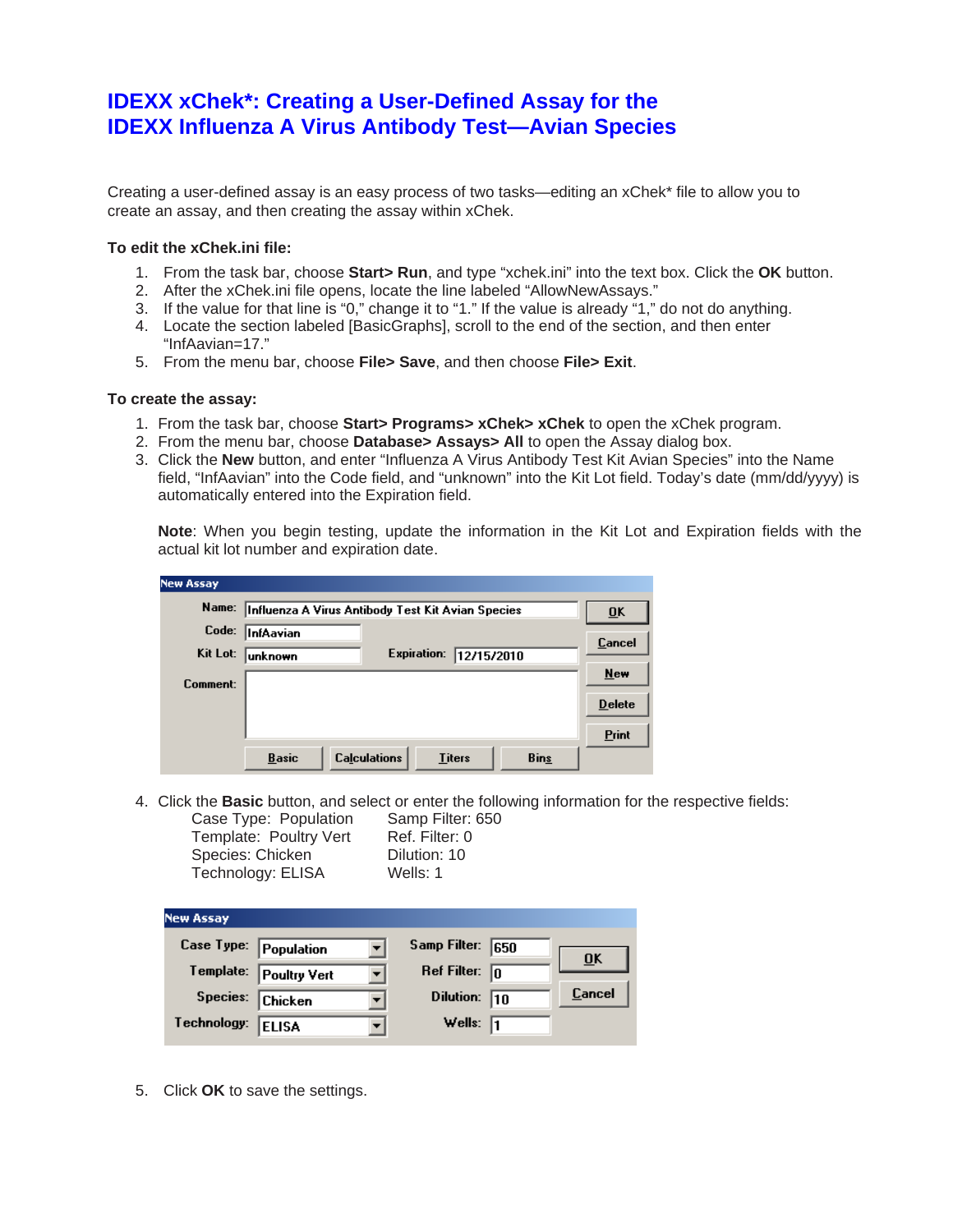- 6. Click the **Calculations** button, and select or enter the following information: Formulas:
	- "S" Part of Ratio: Sample1 "P" Part of Ratio: None "N" Part of Ratio: Negative Blocking Factor: None

| First Calculation:   | Second Calculation: |  |
|----------------------|---------------------|--|
| Variable: S/N        | Variable: None      |  |
| Positive Cutoff: 0.5 | Positive Cutoff: 0  |  |
| Suspect Cutoff: 0.5  | Suspect Cutoff: 0   |  |
| Comparison: <        | Comparison: None    |  |

| <b>New Assay</b>                |          |                               |               |  |  |  |  |
|---------------------------------|----------|-------------------------------|---------------|--|--|--|--|
| <b>Formulas</b>                 |          |                               |               |  |  |  |  |
| "S" Part of Ratio:              | Sample1  |                               | QK            |  |  |  |  |
| "P" Part of Ratio:              | None     |                               | <b>Cancel</b> |  |  |  |  |
| "N" Part of Ratio:              | Negative |                               | Reset         |  |  |  |  |
| <b>Blocking Factor:</b>         | None     |                               |               |  |  |  |  |
| <b>First Calculation</b>        |          | <b>Second Calculation</b>     |               |  |  |  |  |
| Variable:<br>ls/N               |          | Variable:                     | None          |  |  |  |  |
| <b>Positive Cutoff:</b><br>10.5 |          | <b>Positive Cutoff:</b><br>10 |               |  |  |  |  |
| <b>Suspect Cutoff:</b><br>10.5  |          | <b>Suspect Cutoff:</b><br>10  |               |  |  |  |  |
| <b>Comparison:</b><br>l٢        |          | <b>Comparison:</b><br> None   |               |  |  |  |  |
|                                 |          |                               |               |  |  |  |  |

7. Click **OK** to save these settings, and then click the **OK** button to save the assay to the database. You can now test for influenza A antibodies using the xChek Assay Management System.

**Note:** xChek does not evaluate controls or results for validity when you use a user-defined assay. You must evaluate the results from each assay in accordance with good laboratory practices. To evaluate your assay validity, refer to the insert provided with the test kit.

## **Setting Up Additional Display Variables**

Only OD values are displayed in the reporting options for this user-defined assay. To set up additional display variables, follow the directions below.

- 1. From the xChek menu bar, choose **Reports> Analyze Cases** to open the Filter Criteria for Analyze dialog box.
- 2. Enter the desired search criteria and click **OK**. The Select Cases for Analyze dialog box appears.